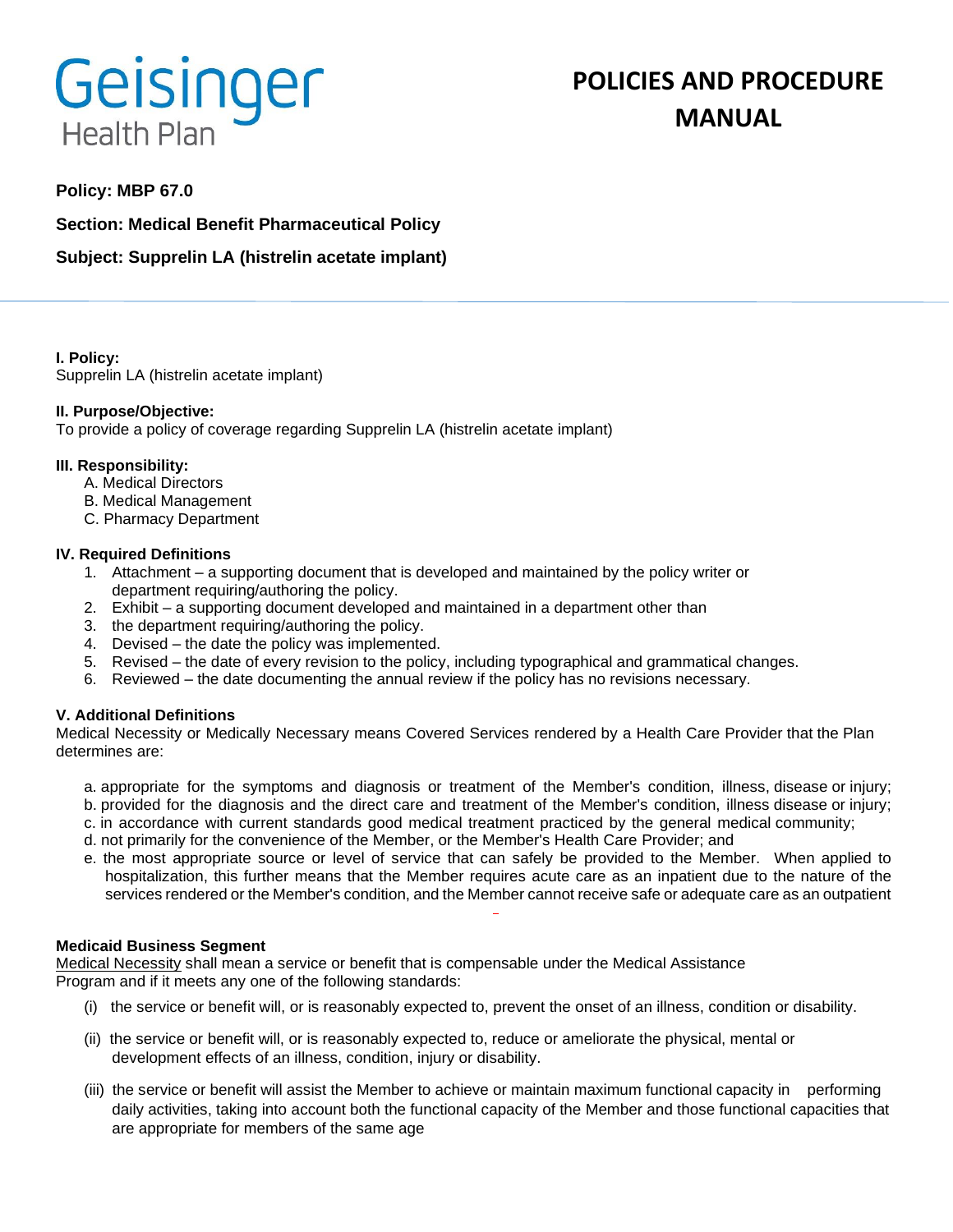## **DESCRIPTION:**

Supprelin LA (histrelin acetate implant) is a gonadotropin releasing hormone (GnRH) agonist. The primary goal of all GnRH agonist therapy is to maintain constant levels of the drug in order to have continuous desensitization of GnRH receptors and thus complete hormonal inhibition.

## **CRITERIA FOR USE: Requires Prior Authorization by Medical Director or Designee**

Supprelin LA (histrelin acetate implant) will be considered medically necessary for Central Precocious Puberty when all of the following criteria are met:

- Medical record documentation of a diagnosis of central precocious puberty; **AND**
- Therapeutic failure on, intolerance to or contraindication to Lupron Depot Ped

Supprelin LA (histrelin acetate implant) will be considered medically necessary for Gender Confirmation Treatment when all of the following criteria are met:

- Psychological evaluation for gender dysphoria by a behavioral health professional with a minimum of a master's degree or equivalent who is capable of evaluating the member in accordance with WPATH Guidelines:
	- 1. A master's degree or its equivalent in a clinical behavioral science field. This degree or a more advanced one should be granted by an institution accredited by the appropriate national or regional accrediting board. The mental health professional should have documented credentials from a relevant licensing board or equivalent for that country.
	- 2. Competence in using the *Diagnostic Statistical Manual of Mental Disorders* and/or the *International Classification of Diseases* for diagnostic purposes.
	- 3. Ability to recognize and diagnose co-existing mental health concerns and to distinguish these from gender dysphoria.
	- 4. Documented supervised training and competence in psychotherapy or counseling.
	- 5. Knowledgeable about gender nonconforming identities and expressions, and the assessment and treatment of gender dysphoria.
	- 6. Continuing education in the assessment and treatment of gender dysphoria. This may include attending relevant professional meetings, workshops, or seminars; obtaining supervision from a mental health professional with relevant experience; or participating in research related to gender nonconformity and gender dysphoria.
- The use of medical intervention for gender dysphoria is age dependent. For use of a gonadotropin-releasing hormone (GnRH) analogs, the member must be peri-pubertal and a minimum of Tanner Stage 2, as documented by the provider. GnRH analogs are not medically necessary once the individual is post-pubertal.

#### **INFORMATIONAL ONLY:**

- o **Pre-pubertal**  no medical treatment
- o **Peri-pubertal**  gonadotropin-releasing hormone (GnRH) analogs to achieve suppression of pubertal hormones may be considered once the member reaches Tanner Stage\* 2

\*The Tanner Scale is measurement of physical development in children, adolescents and adults. [http://www.childgrowthfoundation.org/CMS/FILES/Puberty\\_and\\_the\\_Tanner\\_Stages.pdf](http://www.childgrowthfoundation.org/CMS/FILES/Puberty_and_the_Tanner_Stages.pdf)

Between 14 – 16 yrs of age –pubertal development of the desired opposite sex can be using a gradually increasing dose schedule of cross-gender hormone.

Adolescents should be treated with GnRH analogues, progestins (e.g., medroxyprogesterone) or other medications that block and/or neutralize testosterone, estrogens and progesterone secretion.

o **Post-pubertal** – continuous hormone replacement therapy

Female to male: IM testosterone or topical testosterone Male to female: Anti-androgen therapy (e.g., Spironolactone, GnRH agonists, plus estrogen) Age 40 yrs or older – estrogen cream, patch or injectable